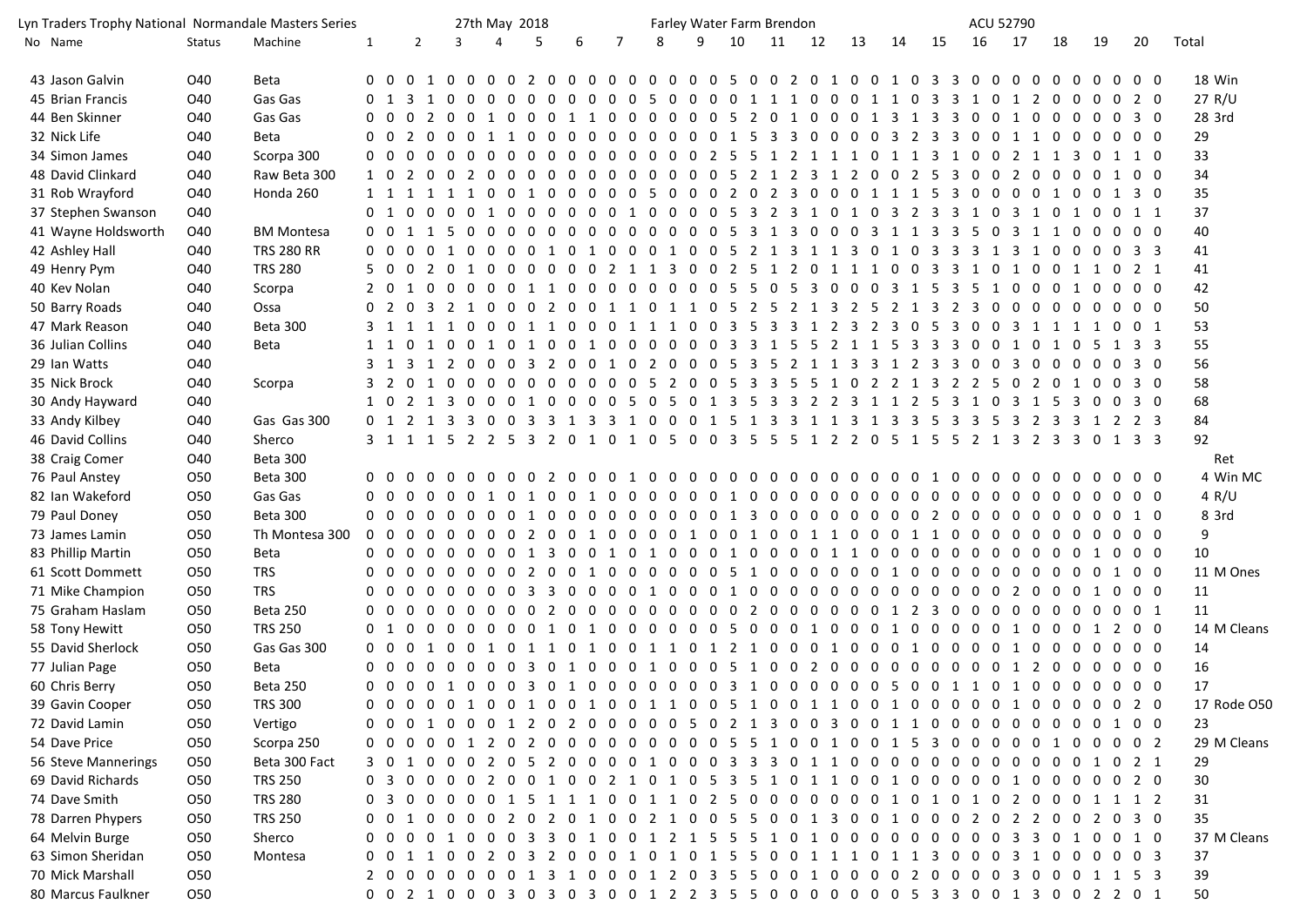| 53 Paul Garrett     | <b>O50</b>        | Beta EW 250          | 0 0 5               | 10              |                | $0\quad 0$     | - 3 | - 5                   | 3              | $\overline{\mathbf{3}}$ | 1                         | 3 | 0 <sub>3</sub> |    |                 | 1 0 2 2 3 0 0 2 1 3 0 0 0                         |                         |           |     |         |    |                         |                   |     | $0\quad 0$                                                                        | $\overline{\mathbf{3}}$ | $\overline{0}$ |    |     | 3 0 0 0 0 1 3 1     |  | 52            |
|---------------------|-------------------|----------------------|---------------------|-----------------|----------------|----------------|-----|-----------------------|----------------|-------------------------|---------------------------|---|----------------|----|-----------------|---------------------------------------------------|-------------------------|-----------|-----|---------|----|-------------------------|-------------------|-----|-----------------------------------------------------------------------------------|-------------------------|----------------|----|-----|---------------------|--|---------------|
| 57 Scott Brookes    | O50               | Vertigo 250          |                     |                 |                | - 0            |     |                       |                |                         |                           |   |                |    | 0               | -5                                                | 0                       | - 0       |     | 0       |    | 0                       | 3<br>1            | - 0 | 1                                                                                 |                         | - 0<br>- 3     | 10 | - 0 | 1 1 1               |  | 54            |
| 59 Simon Thornhill  | O50               | Scorpa 250           | $0 \quad 0 \quad 2$ | $0\quad 0$      |                | $0\quad 0$     |     | 0 2 5                 |                |                         |                           |   | 2 3 1 1 3      |    |                 | 1 1 3 5                                           |                         | 1 0 1 5 0 |     |         |    |                         | 0 1 2             |     | 0 <sub>3</sub>                                                                    | - 0                     | $\overline{0}$ |    |     | 2 3 0 0 2 2 2 1     |  | 55            |
| 81 Steve Forest     | O50               |                      |                     |                 |                |                |     |                       |                |                         |                           |   |                |    |                 |                                                   |                         |           |     |         |    |                         |                   |     | 1 1 2 3 0 1 3 3 3 3 2 3 2 0 3 3 1 3 5 5 2 0 1 2 0 0 3 5 3 3 1 0 2 5 0 0 1 1 1 2   |                         |                |    |     |                     |  | 79            |
| 52 Kevin Clark      | O50               | Beta 125             |                     |                 |                |                |     |                       |                |                         |                           |   |                |    |                 |                                                   |                         |           |     |         |    |                         |                   |     | 0 3 1 0 1 0 5 0 3 3 5 5 0 3 3 1 5 2 5 3 5 1 1 5 3 0 2 3 1 2 0 0 1 2 1 0 2 1 5 3   |                         |                |    |     |                     |  | 86            |
| 51 Paul Fishlock    | O50               |                      |                     |                 |                |                |     |                       |                |                         |                           |   |                |    |                 |                                                   |                         |           |     |         |    |                         |                   |     |                                                                                   |                         |                |    |     |                     |  | Ret           |
| 62 Andy Gates       | O50               | Vertigo RR 250       |                     |                 |                |                |     |                       |                |                         |                           |   |                |    |                 |                                                   |                         |           |     |         |    |                         |                   |     |                                                                                   |                         |                |    |     |                     |  | Ret           |
| 65 Simon Lovett     | O50               | <b>Beta 300</b>      |                     |                 |                |                |     |                       |                |                         |                           |   |                |    |                 |                                                   |                         |           |     |         |    |                         |                   |     |                                                                                   |                         |                |    |     |                     |  | Ret           |
| 66 Phillip Ducker   | <b>O50</b>        | Beta 250             |                     |                 |                |                |     |                       |                |                         |                           |   |                |    |                 |                                                   |                         |           |     |         |    |                         |                   |     |                                                                                   |                         |                |    |     |                     |  | Ret           |
| 67 Clive Charleton  | 050               | Beta 300             |                     |                 |                |                |     |                       |                |                         |                           |   |                |    |                 |                                                   |                         |           |     |         |    |                         |                   |     |                                                                                   |                         |                |    |     |                     |  | N/S           |
| 68 Shaun Frances    | O50               | Jotagas 250          |                     |                 |                |                |     |                       |                |                         |                           |   |                |    |                 |                                                   |                         |           |     |         |    |                         |                   |     |                                                                                   |                         |                |    |     |                     |  | N/S           |
| 91 Roger Johns      | O60               | Gas Gas 250          |                     |                 |                |                |     |                       |                |                         |                           |   |                |    |                 |                                                   |                         |           |     |         |    |                         |                   |     | 0 0 0 0 0 0 5 0 5 1 0 0 0 0 0 0 0 0 1 1 0 0 0 1 1 0 0 0 0 0 0 0 0 0 0 0 1 0 0 0   |                         |                |    |     |                     |  | 16 Win        |
| 88 John Anstey      | O60               | Gas Gas 250          |                     |                 |                |                |     | 0 0 0 0 0 0 0 0 5 0   |                |                         |                           |   |                |    |                 | 5 0 0 0 1 1 0 0 1 3 0 0 0 2 0                     |                         |           |     |         |    |                         | $0\quad 3\quad 0$ |     | 000000010000                                                                      |                         |                |    |     |                     |  | 22 R/U        |
| 84 Allan Barnes     | O60               | Gas Gas 250          |                     |                 |                |                |     |                       |                |                         |                           |   |                |    |                 | 0 0 0 0 0 1 0 1 5 3 3 3 0 2 3 3 2 1 5 5           |                         |           |     |         |    |                         |                   |     | 1 0 1 0 0 0 2 5 2 1 0 0 3 0 0 0 0 1 1 1                                           |                         |                |    |     |                     |  | 55 3rd        |
| 92 Kevin Miller     | O60               | <b>TRS 250</b>       | $0 \quad 3 \quad 0$ |                 |                |                |     |                       |                |                         |                           |   |                |    |                 | 0 0 0 0 0 2 3 0 1 0 1 5 1 1 1 5 5                 |                         |           |     |         |    |                         |                   |     | 0 1 3 0 0 0 3 5 0 3 0 0 5 3 0 0 1 2 0 2                                           |                         |                |    |     |                     |  | 56            |
| 87 Micheal Jacobs   | O60               | Sherco               |                     |                 |                |                |     |                       |                |                         |                           |   |                |    |                 |                                                   |                         |           |     |         |    |                         |                   |     | 1 1 0 1 1 0 3 0 5 3 2 1 0 0 3 2 2 1 5 5 1 2 1 1 0 0 5 1 0 3 0 0 1 3 1 0 2 1 0 5   |                         |                |    |     |                     |  | 63            |
| 89 Micheal Flanagan | O60               | <b>TRS 280</b>       |                     |                 |                |                |     |                       |                |                         |                           |   |                |    |                 |                                                   |                         |           |     |         |    |                         |                   |     | 0 0 0 1 1 1 0 0 3 3 1 2 1 0 1 1 1 3 5 3 1 0 2 1 0 0 1 1 3 2 0 5 1 5 0 5 1 5 1 5   |                         |                |    |     |                     |  | 66            |
| 90 Mick Treagus     | O60               | Gas Gas 300          |                     |                 |                |                |     |                       |                |                         |                           |   |                |    |                 |                                                   |                         |           |     |         |    |                         |                   |     | 5 3 3 0 3 1 3 0 5 3 3 1 2 0 3 1 0 0 5 5 2 0 2 0 5 0 0 3 0 1 0 0 1 5 0 0 1 2 0 5   |                         |                |    |     |                     |  | 73            |
| 85 John Long        | O60               | Montesa 4RT          |                     |                 |                |                |     |                       |                |                         |                           |   |                |    |                 |                                                   |                         |           |     |         |    |                         |                   |     |                                                                                   |                         |                |    |     |                     |  | 112           |
| 86 Douglas Swanson  | O60               |                      |                     |                 |                |                |     |                       |                |                         |                           |   |                |    |                 |                                                   |                         |           |     |         |    |                         |                   |     |                                                                                   |                         |                |    |     |                     |  | Ret           |
| 95 Martin Gilbert   |                   | AC Mono Fantic 305   |                     |                 |                |                |     |                       |                |                         | 0 0 3 3 0 0 0 0 2 2 0 2 0 |   |                |    |                 |                                                   |                         |           |     |         |    |                         |                   |     | 0 2 1 1 0 2 3 0 0 3 1 0 0 0 1 0 2 0 0 1 0 0 0 3 1 0 1                             |                         |                |    |     |                     |  | 34 Win        |
| 96 Rob Sherlock     | AC Mono Gas Gas   |                      | 1 0 5               |                 |                |                |     |                       |                |                         |                           |   |                |    |                 | 0 2 0 1 0 5 5 2 0 0 0 0 1 0 0 5 1 0 0 0 1 0 0 1 0 |                         |           |     |         |    |                         |                   |     | 0 0 0 0 3 0 0 0 0 2 2 0                                                           |                         |                |    |     |                     |  | 37 R/U M Clea |
| 94 Ian Baker        | AC Mono Scorpa    |                      |                     |                 |                |                |     |                       |                |                         |                           |   |                |    |                 |                                                   |                         |           |     |         |    |                         |                   |     | 0 0 0 1 0 0 0 0 3 2 1 1 0 0 1 0 0 0 5 5 3 3 1 1 0 0 0 0 0 1 0 0 0 2 0 0 1 2 1 3   |                         |                |    |     |                     |  | 37 3rd        |
| 97 Martyn Wilmore   |                   | AC Mono Yamaha TY250 |                     |                 |                |                |     |                       |                |                         |                           |   |                |    |                 |                                                   |                         |           |     |         |    |                         |                   |     | 1 0 0 5 0 0 0 0 5 5 1 1 0 0 3 1 1 1 5 5 1 0 1 1 0 0 3 0 3 0 0 0 1 1 1 0 2 0 1 0   |                         |                |    |     |                     |  | 49            |
| 98 Nick Baker       | T/S               | Fantic               |                     |                 |                |                |     |                       |                |                         |                           |   |                |    |                 |                                                   |                         |           |     |         |    |                         |                   |     | 0 0 0 0 0 0 0 0 0 0 0 0 0 0 0 0 0 5 0 0 0 0 0 0 0 0 0 0 0 0 0 0 0 0 0 0 5 0       |                         |                |    |     |                     |  | 10 Win        |
| 99 Geof Herbert     | T/S               | Fantic 305           |                     |                 |                |                |     |                       |                |                         |                           |   |                |    |                 |                                                   |                         |           |     |         |    |                         |                   |     | 0 5 0 3 0 0 1 0 3 1 1 2 0 1 1 3 2 0 5 5 3 0 1 1 0 0 1 1 0 1 1 0 2 0 0 0 1 2 3 1   |                         |                |    |     |                     |  | 51 R/U        |
| 100 Ben Wilmore     | T/S               | Fantic 300           |                     |                 |                |                |     |                       |                |                         |                           |   |                |    |                 |                                                   |                         |           |     |         |    |                         |                   |     |                                                                                   |                         |                |    |     |                     |  | Ret           |
| 28 Joe Baker        | Exp               | Sherco 300           | $0\quad 0\quad 0$   | $\Omega$        | $\overline{0}$ | $0\quad 0$     | - 0 | $\Omega$              | $\overline{0}$ |                         | $0\quad 0\quad 0$         |   |                |    | $0\,0\,0\,0\,0$ | 00110                                             |                         |           |     |         |    |                         |                   |     | 00000011010000000                                                                 |                         |                |    |     |                     |  | 5 Win         |
| 24 Connor Atkinson  | Exp               | Sherco 300           | 1 0 0               |                 |                |                |     | 0 1 0 1 0 5           |                |                         |                           |   |                |    |                 |                                                   |                         |           |     |         |    |                         |                   |     | 1 0 1 0 0 0 0 0 0 5 3 0 3 1 3 0 1 1 1 2 0 3 0 2 0 0 0 0 0 3 1                     |                         |                |    |     |                     |  | 39 R/U        |
| 22 Toby Churchill   | Exp               | <b>TRS 250</b>       |                     |                 |                |                |     | 0 0 5 2 3 1 0 0 3 0   |                |                         |                           |   |                |    |                 | 1000001115                                        | $\mathbf{1}$            |           |     | 3 2 0 3 |    | 1                       | 3<br>- 0          |     | 3 3                                                                               |                         |                |    |     | 2 0 1 0 2 3 1 1 0 1 |  | 53 3rd        |
| 23 Radford Chugg    | Exp               | Montesa 300          |                     |                 |                |                |     | 0 0 5 3 3 0 0 0 3 2 3 |                |                         |                           |   |                |    |                 | 0 1 0 0 0 3 1 5 5                                 | $\overline{\mathbf{3}}$ |           |     | 3 2 2 3 |    | $\overline{\mathbf{3}}$ | 2                 | 1 3 | - 3                                                                               |                         |                |    |     | 2 0 2 1 1 0 0 1 5 3 |  | 74            |
| 25 Josh Wright      | YA                | Beta                 | 30                  |                 |                |                |     |                       |                |                         |                           |   |                |    |                 | 2 3 5 2 2 0 3 2 0 0 0 2 5 3 3 5 5 5               | $\overline{\mathbf{3}}$ |           | 3 3 | - 5     | -3 | -3                      | 3                 |     | 3 5                                                                               |                         |                |    |     | 5 0 3 2 1 2 0 0 3 2 |  | 99            |
| 93 Dave Stephenson  | C/M Ex            | <b>TRS</b>           |                     |                 |                |                |     |                       |                |                         |                           |   |                |    |                 | 3 2 2 0 0 0 1 1 5 0 1 0 0 0 5 2 2 0 5 5           | - 5                     | - 5       | 1   | 1 3     |    | -5                      | 3 3               |     | 33                                                                                | $\overline{3}$          |                |    |     | 0 2 0 1 2 1 2 3 1   |  | 81 Win        |
| 18 Tom Manley       | C/M Ex            | Sherco 300           |                     | 2 3 0 2 3 1 0 0 |                |                |     |                       |                |                         |                           |   |                |    |                 | 0 0 0 0 1 3 1 5 0 2 5 5                           | $\overline{\mathbf{3}}$ | -5        | 2   | -5      | 3  | 3                       | $\Omega$<br>0     | -5  | - 3                                                                               | $\overline{\mathbf{3}}$ |                |    |     | 0 2 2 5 0 3 1 2 3   |  | 83 R/U        |
| 12 Jonny Davison    | C/M Ex            | Gas Gas              |                     |                 |                |                |     |                       |                |                         |                           |   |                |    |                 | 0 1 2 0 2 3 5 0 5 2 3 0 3 0 5 5 0 0 5 5           |                         | 3 3 3 3 5 |     |         |    |                         |                   |     | 3 5 1 5 3 3 2 3 5 3 5 2 1 3 3                                                     |                         |                |    |     |                     |  | 110           |
| 26 Oliver Ward      | C/M               | Sherco               |                     |                 |                |                |     |                       |                |                         |                           |   |                |    |                 |                                                   |                         |           |     |         |    |                         |                   |     | 0 0 3 0 2 0 0 0 2 0 1 1 3 0 2 1 0 1 5 1 0 0 0 3 0 0 0 5 2 0 3 0 5 3 0 0 1 0 1 0   |                         |                |    |     |                     |  | 45 Win        |
| 15 Darren Smith     | C/M               | <b>TRS 250</b>       |                     |                 |                |                |     |                       |                |                         |                           |   |                |    |                 |                                                   |                         |           |     |         |    |                         |                   |     | 3 0 0 1 3 0 1 3 3 2 3 2 0 0 3 1 3 2 5 2 0 3 1 2 2 0 0 2 3 0 1 0 3 3 3 1 5 1 1 3   |                         |                |    |     |                     |  | 71 R/U        |
| 13 Dan Champion     | C/M               | <b>TRS 250</b>       |                     |                 |                | 0 <sub>3</sub> |     | 3                     | -5             | -3                      | 2                         |   | 0 <sub>3</sub> | -3 |                 |                                                   |                         |           |     |         |    |                         |                   |     | 5 2 5 1 0 0 3 3 0 1 1 2 3 1 3 0 3 2 3 0 2 1 1 2                                   |                         |                |    |     |                     |  | 82 3rd        |
| 27 Ben Johnson      | C/M               | Gas Gas              | 35                  | 0 <sub>3</sub>  |                | 0 5            |     |                       | -3             |                         | -3                        |   | 0 <sub>3</sub> | -3 | -3              | 55                                                |                         | 5 2 3     |     | 30      |    |                         | 535               |     | 3 2 3 2 3 3 0 0 2 5 3 5                                                           |                         |                |    |     |                     |  | 122           |
| 19 Frank Rawle      | C/M               | Gas Gas              |                     |                 |                |                |     |                       |                |                         |                           |   |                |    |                 |                                                   |                         |           |     |         |    |                         |                   |     |                                                                                   |                         |                |    |     |                     |  | N/S           |
| 20 Simon Rawle      | C/M               | Sherco 290           |                     |                 |                |                |     |                       |                |                         |                           |   |                |    |                 |                                                   |                         |           |     |         |    |                         |                   |     |                                                                                   |                         |                |    |     |                     |  | N/S           |
| 21 Martin Rawle     | C/M               | Gas Gas              |                     |                 |                |                |     |                       |                |                         |                           |   |                |    |                 |                                                   |                         |           |     |         |    |                         |                   |     |                                                                                   |                         |                |    |     |                     |  | N/S           |
| 14 Ollie Smith      | YB R <sub>2</sub> | Beta 125             |                     |                 |                |                |     |                       |                |                         |                           |   |                |    |                 |                                                   |                         |           |     |         |    |                         |                   |     | 3 0 1 5 1 0 1 0 3 0 3 1 0 0 1 0 1 0 3 1 1 0 0 3 0 0 1 0 0 1 2 0 3 1 3 0 1 0 1 0   |                         |                |    |     |                     |  | 41 Win        |
| 17 Kristen Clark    | YB R <sub>2</sub> | <b>Beta 125</b>      |                     |                 |                |                |     |                       |                |                         |                           |   |                |    |                 |                                                   |                         |           |     |         |    |                         |                   |     | 3 0 2 1 1 0 3 0 3 3 3 0 3 1 1 5 0 1 5 0 1 0 0 0 0 0 0 0 2 1 2 3 0 3 3 0 0 0 0 1 0 |                         |                |    |     |                     |  | 51            |
| 16 Chris Price      | Nov               | <b>TRS 250</b>       |                     |                 |                |                |     |                       |                |                         |                           |   |                |    |                 |                                                   |                         |           |     |         |    |                         |                   |     | 1 3 3 5 3 1 3 3 5 3 3 5 3 3 5 5 5 6 5 6 5 6 5 6 7 2 3 5 3 3 3 4 3 2 3 5 5 5 5 5   |                         |                |    |     |                     |  | 147           |